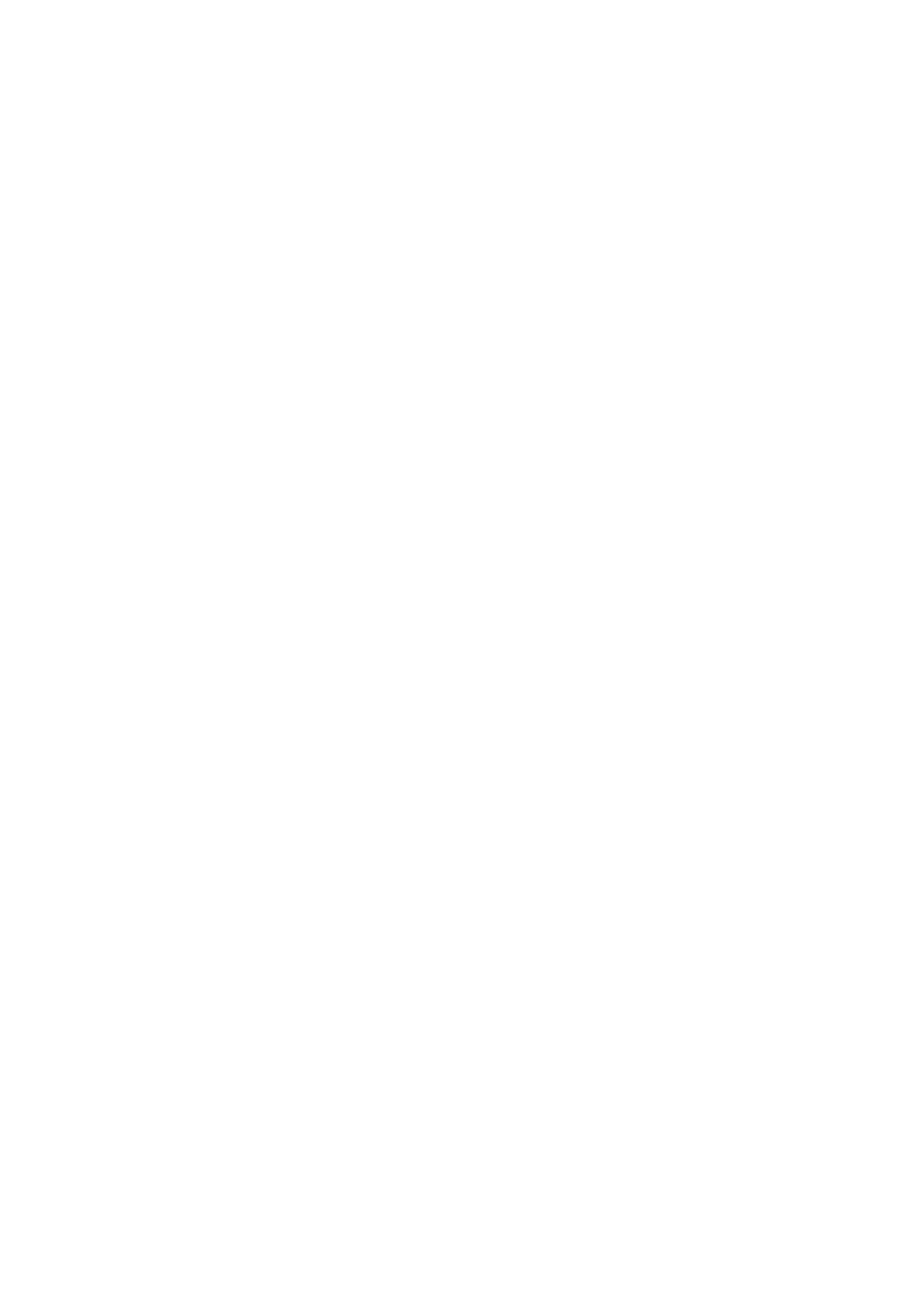| <b>Client Name:</b>                                                                        | Kier Group PLC                                                                      |        |  |  |
|--------------------------------------------------------------------------------------------|-------------------------------------------------------------------------------------|--------|--|--|
| <b>Client Ref No:</b>                                                                      |                                                                                     |        |  |  |
| <b>Document Title:</b>                                                                     | Thamesview School, Gravesend, Kent. Archaeological<br><b>Watching Brief Report.</b> |        |  |  |
| <b>Document Type:</b>                                                                      | <b>Watching Brief</b>                                                               |        |  |  |
| <b>Issue Number:</b>                                                                       | Final Report (1)                                                                    |        |  |  |
| National Grid Reference:<br>Planning Reference:                                            | TQ 659 733<br>GR/08/154                                                             |        |  |  |
| OA Job Number:<br>Site Code:<br>Invoice Code:<br>Receiving Museum:<br>Museum Accession No: | KS4GRA08<br><b>KS4GRA WB</b>                                                        |        |  |  |
| Prepared by:<br>Position:<br>Date:                                                         | 25th March 2009                                                                     |        |  |  |
| Checked by:<br>Position:<br>Date:                                                          | Insert name here<br>Insert position here<br>00th January 2008                       |        |  |  |
| Approved by:<br>Position:<br>Date:                                                         | Insert name here<br>Insert position here<br>00th January 2008                       | Signed |  |  |
| Document File Location<br>Graphics File Location<br>Illustrated by                         | insert full path here<br>insert full path here<br>Click here to selector type here  |        |  |  |

#### *Disclaimer:*

*This document has been prepared for the titled project or named part thereof and should not be relied upon or used for any other project without an independent check being carried out as to its suitability and prior written authority of Oxford Archaeology being obtained. Oxford Archaeology accepts no responsibility or liability for the consequences of this document being used for a purpose other than the purposes for which it was commissioned. Any person/party using or relying on the document for such other purposes agrees, and will by such use or reliance be taken to confirm their agreement to indemnify Oxford Archaeology for all loss or damage resulting therefrom. Oxford Archaeology accepts no responsibility or liability for this document to any party other than the person/party by whom it was commissioned.* 

#### **Oxford Archaeology**

**© Oxford Archaeological Unit Ltd 2009**  Janus House Osney Mead Oxford OX2 0ES<br>t: (0044) 01865 263800 t: (0044) 01865 263800 e: info@oxfordarch.co.uk<br>f: (0044) 01865 793496 w: www.oxfordarch.co.uk

w: www.oxfordarch.co.uk

Oxford Archaeological Unit Limited is a Registered Charity No: 285627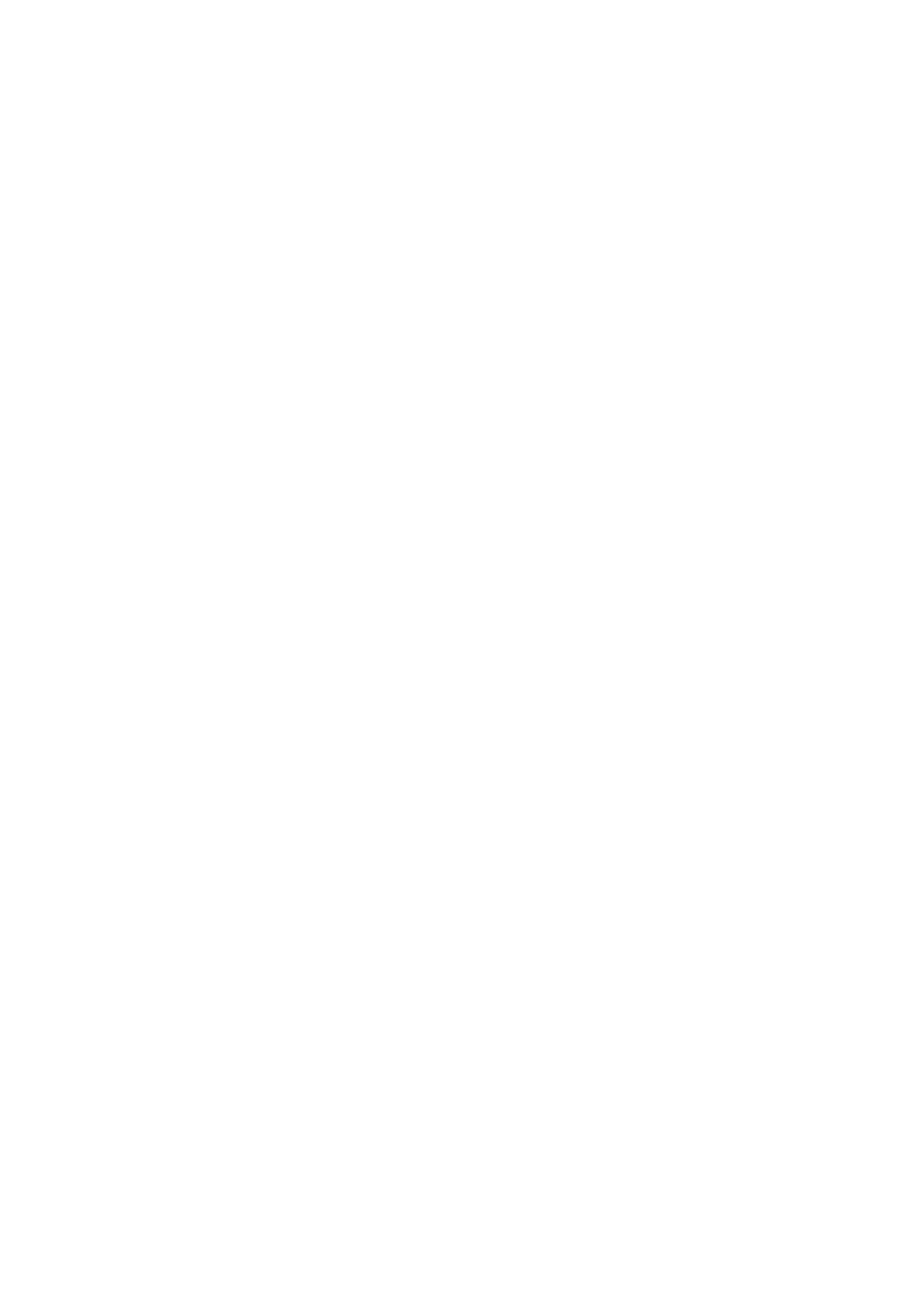# **Thamesview School**

# **Gravesend**

### **Kent**

## *ARCHAEOLOGICAL WATCHING BRIEF REPORT*

#### **CONTENTS**

| $\mathbf{1}$  |                          |  |  |  |  |
|---------------|--------------------------|--|--|--|--|
| 1.1           |                          |  |  |  |  |
| 1.2           |                          |  |  |  |  |
| 1.3           |                          |  |  |  |  |
| 2             |                          |  |  |  |  |
| 21            |                          |  |  |  |  |
| 2.2           |                          |  |  |  |  |
| $\mathcal{E}$ |                          |  |  |  |  |
| 3.1           |                          |  |  |  |  |
| 32            |                          |  |  |  |  |
| 33            |                          |  |  |  |  |
|               |                          |  |  |  |  |
|               | Appendix 1               |  |  |  |  |
|               |                          |  |  |  |  |
|               | Appendix 2<br>Appendix 3 |  |  |  |  |

#### **LIST OF FIGURES**

| Fig. 1 Site location map      |
|-------------------------------|
| Fig. 2 Area of watching brief |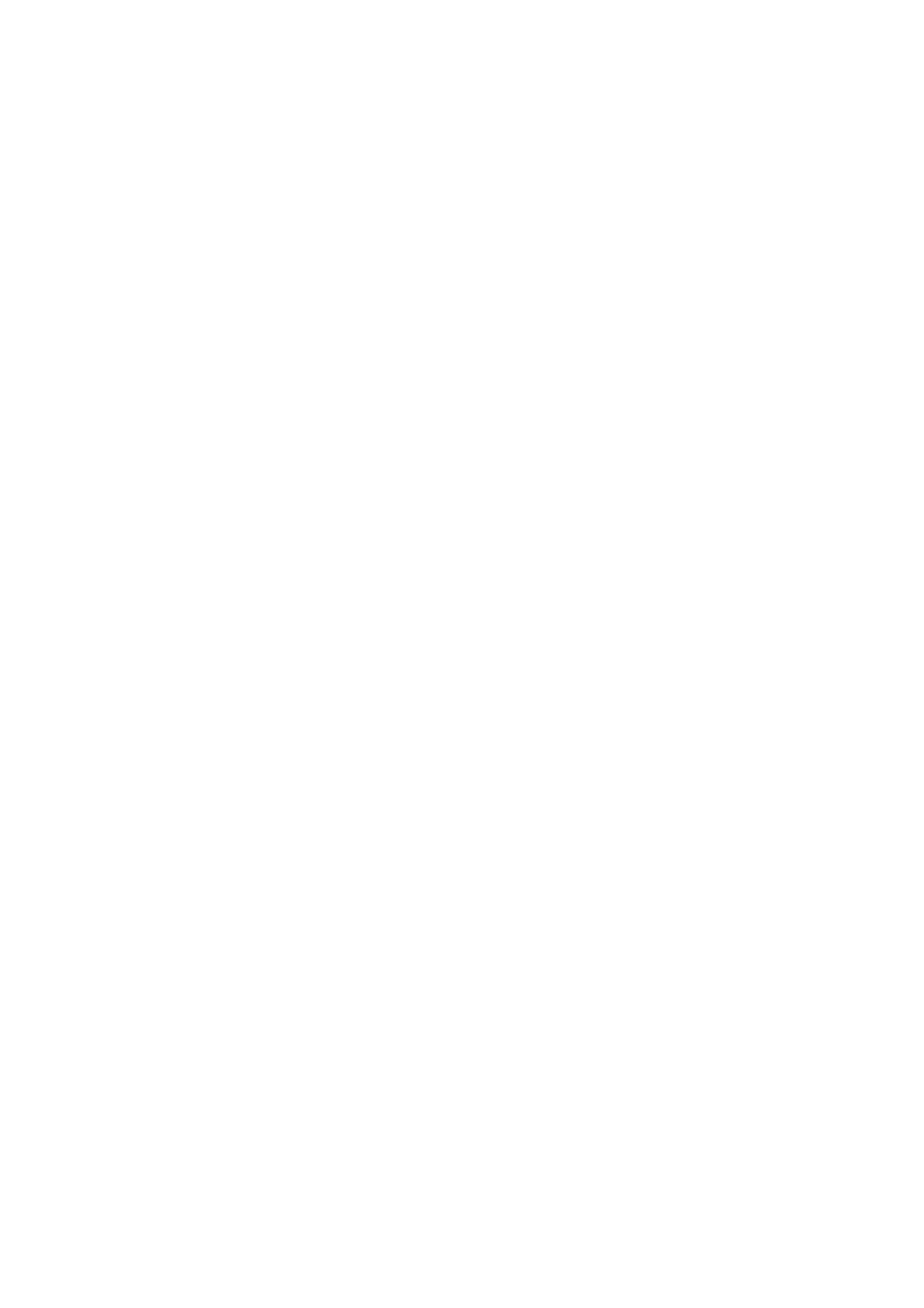#### **SUMMARY**

*During January 2009 Oxford Archaeology (OA) carried out an archaeological watching brief at Thamesview School, Gravesend in Kent. Kent County Council commissioned the work in advance of works carried out by Kier Group Plc. The watching brief formed the last phase of archaeological investigations at the site during part of Wave 3 of the Kent Building Schools for the Future (BSF) programme and revealed no archaeological features.* 

#### 1 **INTRODUCTION**

#### 1.1 **Location and scope of work**

- 1.1.1 In January 2009 as part of the Government's Building Schools for the Future (BSF) programme, OA carried out a watching brief at Thamesview School, Gravesend, Kent on behalf of the construction contractor, Kier Group Plc and the developer, Kent County Council. The watching brief took place in accordance with an archaeological specification prepared by OA, which incorporates standard requirements for archaeological watching briefs in Kent, issued by KCC. The present watching brief is the last stage of the fieldwork and is one of a series carried out in compliance with archaeological planning conditions attached to each of the Wave 3 BSF Schools (Planning Application No. GR/08/154).
- 1.1.2 The Wave 3 BSF programme includes redevelopment of 11 schools in the County of Kent. Through the BSF programme, significant investment in buildings and in Information and Communication Technology is being made to support the Government's education reform agenda. Funds are intended to be devolved to local authorities and schools throughout England to spend on maintaining and improving their schools buildings and in some cases for major rebuilding and remodelling projects. The redevelopment at Thamesview School will include construction of a new school building on playing fields to the west of the site, demolition of existing buildings and associated landscaping works.
- 1.1.3 The proposed development site is centred on NGR TQ 668 721 and encompasses *c* 8.4 hectares currently comprising school buildings, recreation areas and playing fields. It is located within the historic parish of Chalk, in the administrative area of Gravesham Borough Council.

#### 1.2 **Geology and topography**

1.2.1 Thamesview School is divided into two areas (Sites A and B) which lie either side of Thong Lane. Site A is the focus of redevelopment. It is *c* 5.1 hectares and comprises school buildings, recreation areas and a playing field. Site B consists of playing fields currently not scheduled for redevelopment.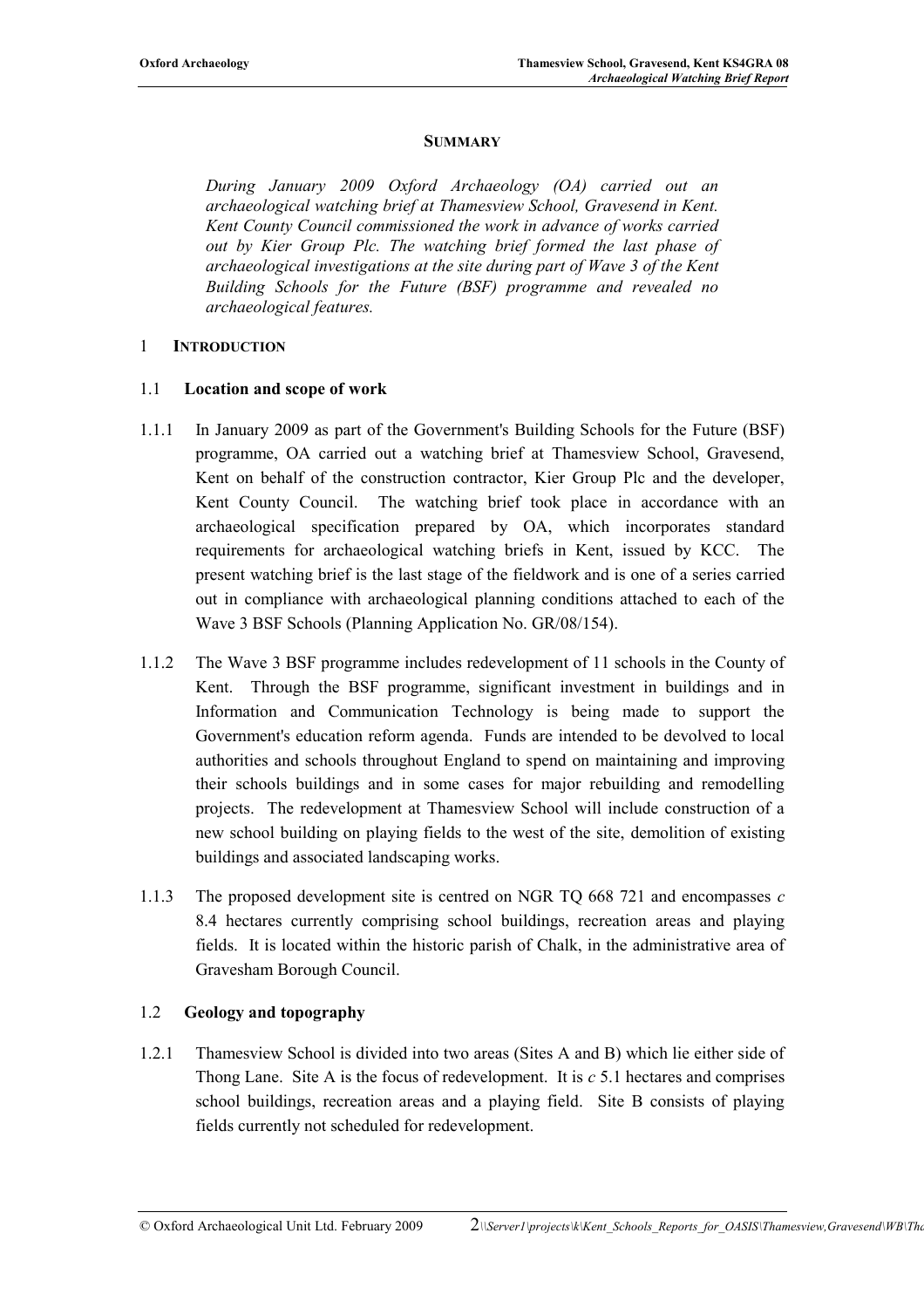- 1.2.2 The area of redevelopment is located at an approximate height of 55 m OD and slopes gently from the south to north. Some levelling has taken place within the school grounds.
- 1.2.3 The underlying geology is Cretaceous Upper Chalk (GSGB, 1974, Sheet 271).

#### 1.3 **Archaeological and historical background**

- 1.3.1 The archaeological background to the watching brief has been the subject of a separate archaeological desktop study. OA was commissioned to undertake the desktop assessment on behalf of KCC in 2007. A walkover survey of the development area formed part of the assessment strategy. The archaeological assessment examined a study area of 1-km radius around the school and included a gazetteer of known archaeological findspots/investigations and historic buildings in the vicinity of the development. Each of these was allocated an OA gazetteer number in the assessment document (OA/PB 2007). The results are summarised below.
- 1.3.2 Undated crop-marks in the south-east part of the 1-km study area (OA Nos. 41-42 and 44-52**)** may represent prehistoric or Roman activity. Within Site B a number of artefacts were discovered during levelling of the field, including late Iron Age pottery, animal and human bone, fragments of loom weights and iron slag (OA 2). It is suggested that there was an Iron Age settlement at or near this location. Excavations north of the site revealed an Iron Age settlement (OA 72). Five Roman miniature pots (OA 64, *c* 10 m south of the site) and three sherds of Roman pottery (OA 63, *c* 700 m north of the site) have been located in the vicinity.
- 1.3.3 Thamesview School lies in the north-east part of a former airfield (OA 1) established in 1932 as a civil airport. It was a RAF flying training school up to 1939 and was used during the Battle of Britain by 11 Group of Fighter Command. Later in the war the airbase was expanded for use by American squadrons. The landing strips were of grass, but by 1944 the airfield had some thirty hard-standing areas and a variety of hangars. The airfield remained in civilian use after the war, but by 1956 was closed and built over (NMR 1396012). No airfield or wartime structures are listed by the SMR on the site.
- 1.3.4 An Impact Assessment Report that assessed the potential effects of the development proposals on any archaeological deposits that may be present at Thamesview School supplemented the archaeological desktop assessment (OA/PB 2007). OA was commissioned by Kier Group and Land Securities Trillium to carry out this work on behalf of KCC in March 2008 (OA 2008). The proposed development area is located in the western area of the site, to the west of the present school buildings.
- 1.3.5 In April 2008, a rapid assessment survey and photographic record of the existing school buildings was carried out. The survey was carried out as part of a wider programme of assessment of eleven Kent BSF Schools (OA 2008). The buildings are considered to be of no particular architectural merit, but may have some local interest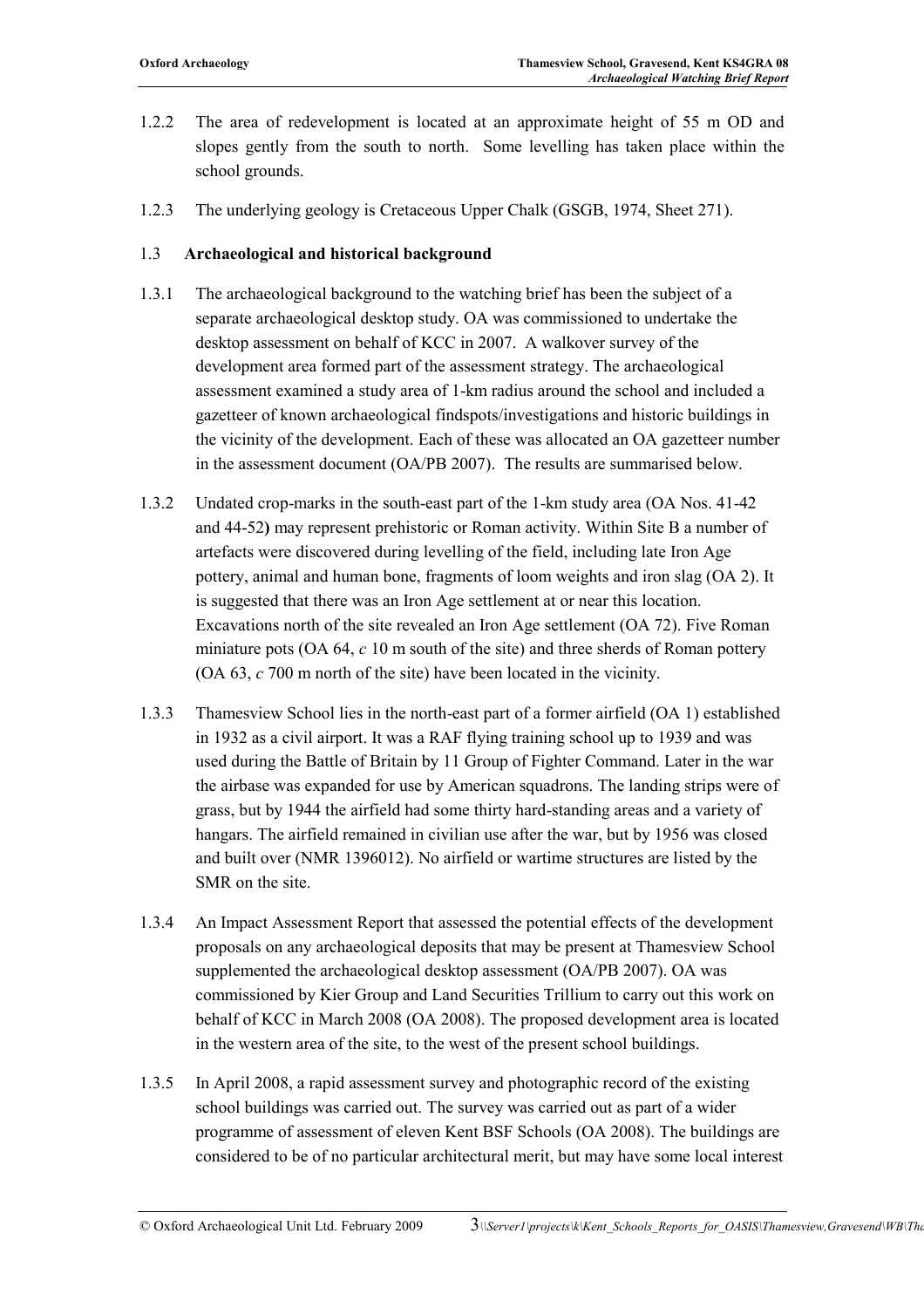from a social historical point of view. No further building recording work is recommended.

1.3.6 In August 2008 OA carried out a field evaluation on the Thamesview School site. The evaluation recorded no evidence for significant archaeological remains in the investigated area. There was also little sign of extensive modern disturbance in any of the trenches, but there has clearly been some truncation caused by landscaping in the recent past. There were signs that the slope has been levelled slightly, probably during formation of the existing playing field, or the preceding WWII air field. The resulting soil sequence consists of very shallow topsoil overlying chalk in trenches in the southern part of the site. The topsoil and subsoil thickens to the north (downslope) to a maximum of 0.78m, presumably redeposited from the south of the site.

#### 2 **PROJECT AIMS AND METHODOLOGY**

#### 2.1 **Aims**

- 2.1.1 The aims of the archaeological watching brief are to contribute to heritage knowledge of the area through the recording of any archaeological remains exposed as a result of excavations in connection with the groundworks. Particular attention will be made to the character, height below ground level, condition, date and significance of the deposits.
- 2.1.2 No further building recording work is recommended at Thamesview School, and none has been requested by KCC Heritage Conservation.

#### 2.2 **Methodology**

- 2.2.1 The watching brief monitored the excavations for the groundwork comprising foundations for the proposed new school buildings and associated works including access, service and landscaping. The groundworks were monitored regularly during the initial excavation of the building footprint and then periodically throughout the construction process.
- 2.2.2 Excavation was undertaken by a mechanical 360 degree excavator using a flat bladed bucket to reveal any archaeological remains. If possible archaeological remains were encountered, machine excavation was to cease to allow the remains to be investigated further.
- 2.2.3 The archaeologist on site inspected the surfaces revealed. Any archaeological structures or features revealed were to be recorded in plan and section as appropriate to Section 6 of KCCs Specification for Archaeological Watching Brief Part B.
- 2.2.4 A general photographic record of the work was maintained and any excavated features would be photographed using colour slide and black and white print. Recording followed procedures detailed in the *OAU Fieldwork Manual* (ed. D Wilkinson, 1992).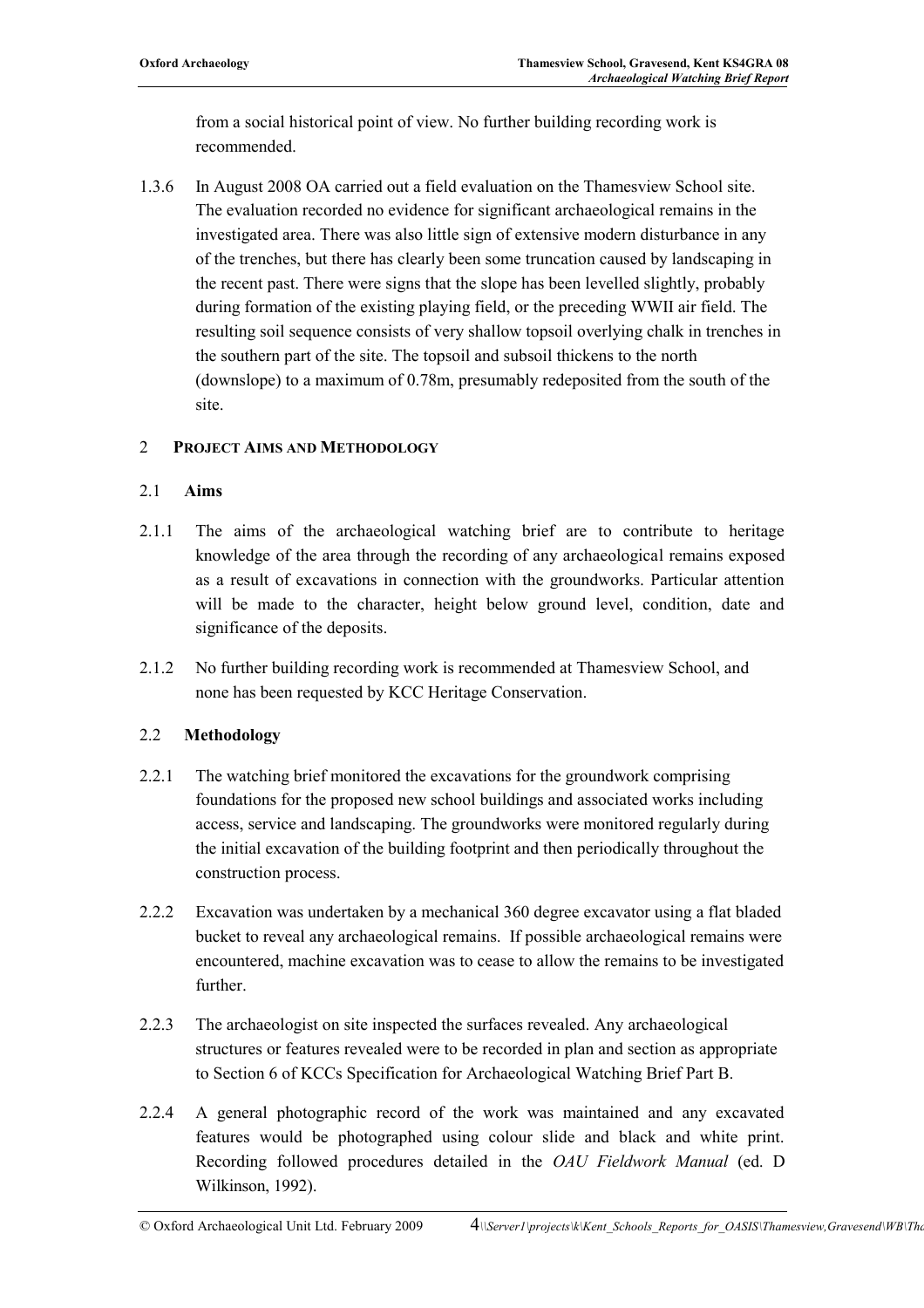#### 3 **RESULTS**

#### 3.1 **Description of deposits**

3.1.1 Three deposits were recorded during the watching brief. A layer of dark brown topsoil typically 0.30 m thick overlies an orange brown clay silt of 0.50 m in thickness. Below this was the underlying chalk geology. No archaeological features or deposits were observed.

#### 3.2 **Finds**

3.2.1 No archaeological finds were recovered from the site.

#### 3.3 **Palaeo-environmental remains**

3.3.1 No deposits were encountered which were considered suitable for palaeoenvironmental sampling.

#### 4 **DISCUSSION AND CONCLUSIONS**

- 4.1.1 The groundworks monitored during the watching brief did not reveal any archaeological features.
- 4.1.2 Due to the absence of any archaeological remains with the construction footprint, it is recommended that no further archaeological work is required in relation to this planning application.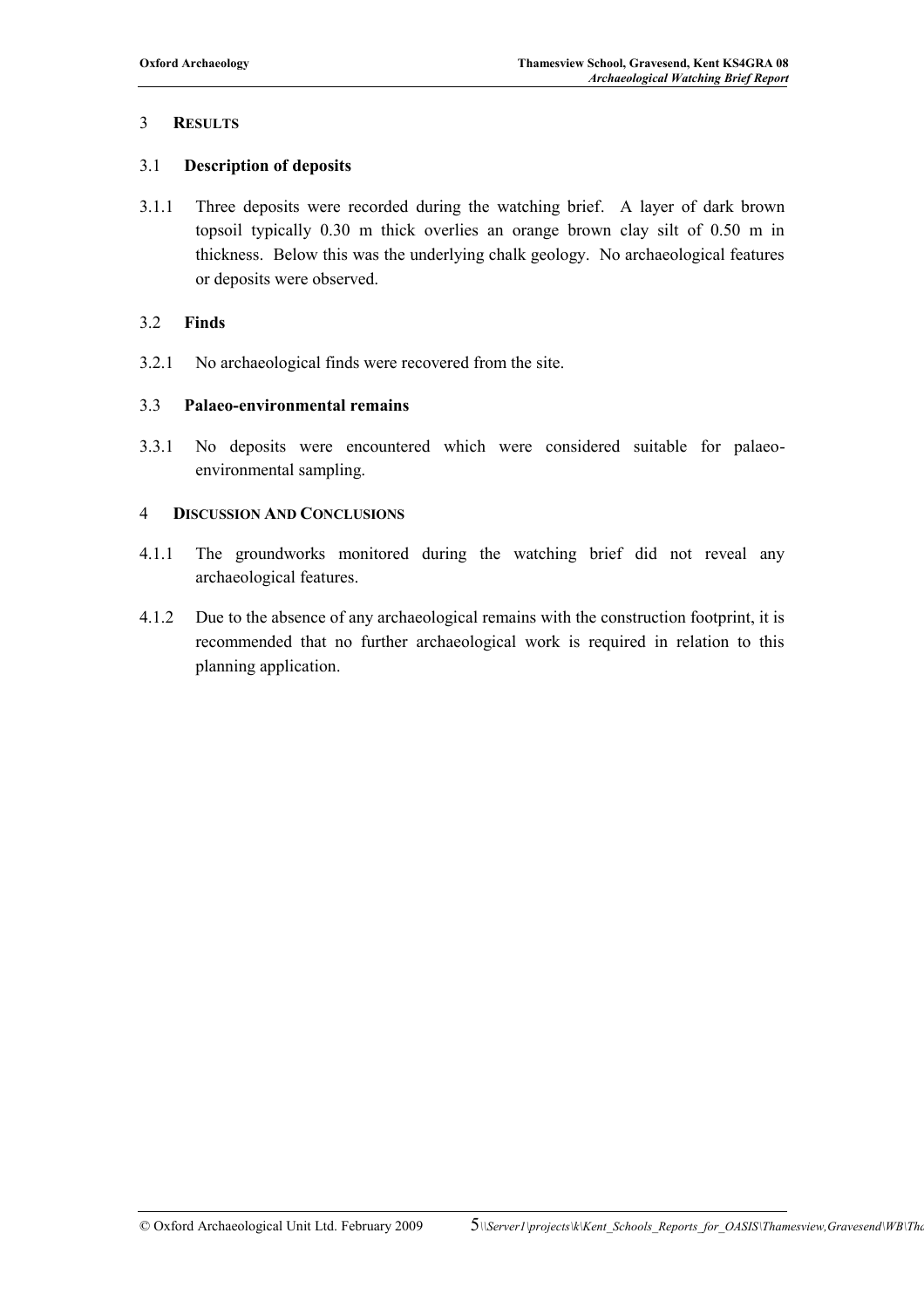#### **APPENDICES**

| <b>Context</b> | Type  | Length<br>(m) | Width<br>(m) | Depth<br>(m) | <b>Comments</b>                   | <b>Finds</b> |
|----------------|-------|---------------|--------------|--------------|-----------------------------------|--------------|
| 100            | Laver | -             |              | 0.30         | Topsoil - dark brown silty clay   | No           |
| 101            | Laver |               |              | 0.50         | Subsoil - orange brown silty clay | No           |
| 102            | Laver |               |              | -            | Chalk with occasional flints      | No           |

#### **APPENDIX 1 ARCHAEOLOGICAL CONTEXT INVENTORY**

#### **APPENDIX 2 BIBLIOGRAPHY AND REFERENCES**

OA 1992 *Fieldwork Manual* (ed. D Wilkinson)

OA 2007 *Thamesview School, Gravesend, Kent. Archaeological Desktop Assessment..* 

OA 2008 *Thamesview School, Gravesend, Kent. Specification for Archaeological Watching Brief. Part A* 

OA 2008 *Thamesview School, Gravesend, Kent. Specification for Archaeological Watching Brief. Part B* 

OA 2008 *Kent Schools BSF Programme. Historic Buildings Assessment and Recording.* 

*OA 2008 Thamesview School, Gravesend, Kent. Archaeological Evaluation Report.* 

#### **APPENDIX 3 SUMMARY OF SITE DETAILS**

**Site name:** Thamesview School, Gravesend, Kent. **Site code:** KS4GRA 08 **Grid reference:** NGR TQ 668 721 **Type of watching brief:** General Watching Brief **Date and duration of project:** January 2009. **Area of site:** 8.4 hectares **Summary of results:** The watching brief identified no archaeological remains. **Location of archive:** The archive is currently held at OA, Janus House, Osney Mead, Oxford, OX2 0ES, and will be deposited with **..................................** in due course, under the following accession number: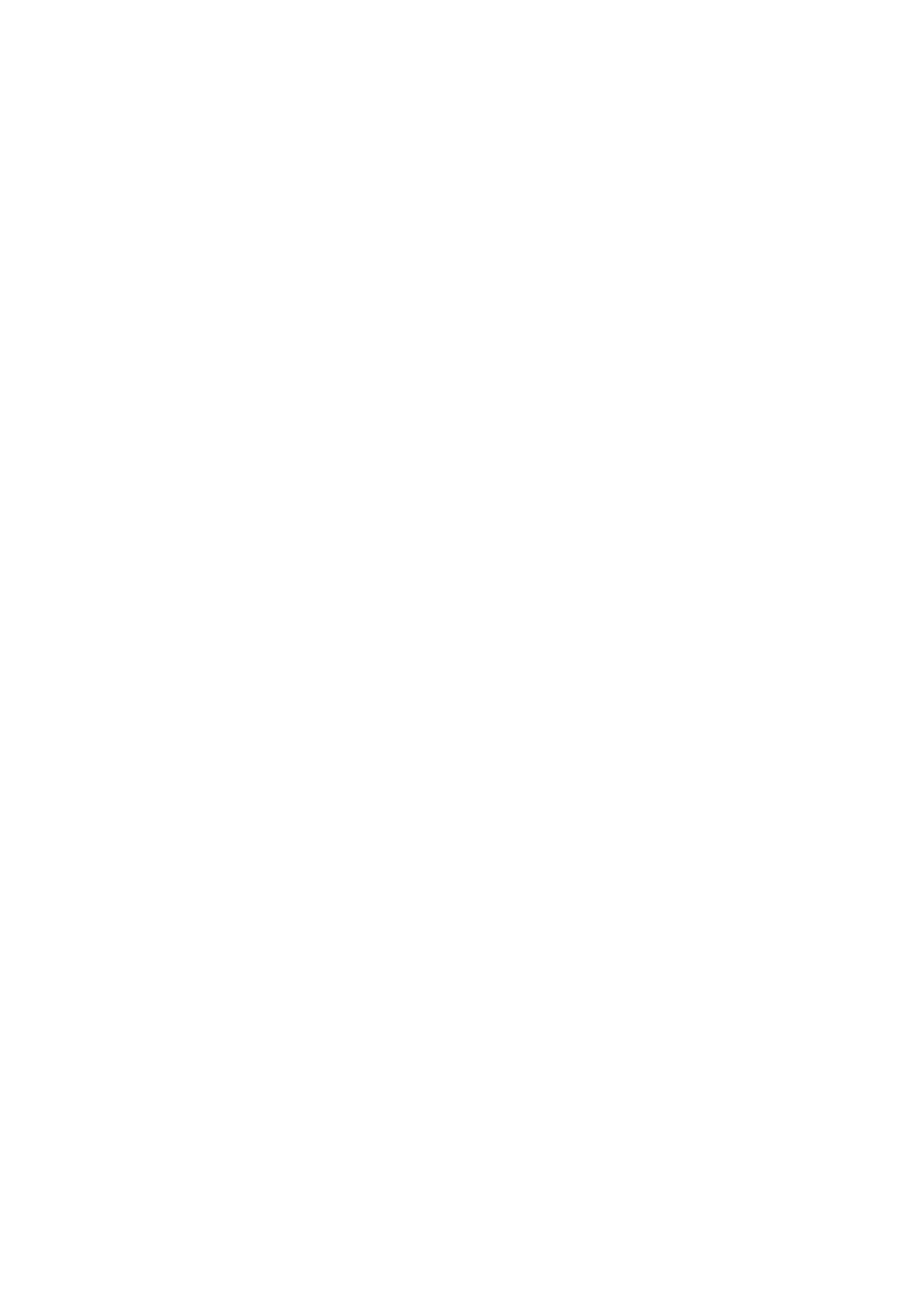

Reproduced from the Landranger 1:50,000 scale by permission of the Ordnance Survey on behalf of The Controller of Her Majesty's Stationery Office © Crown Copyright 2002. All rights reserved. Licence No. AL 100005569 Figure 1: Site location